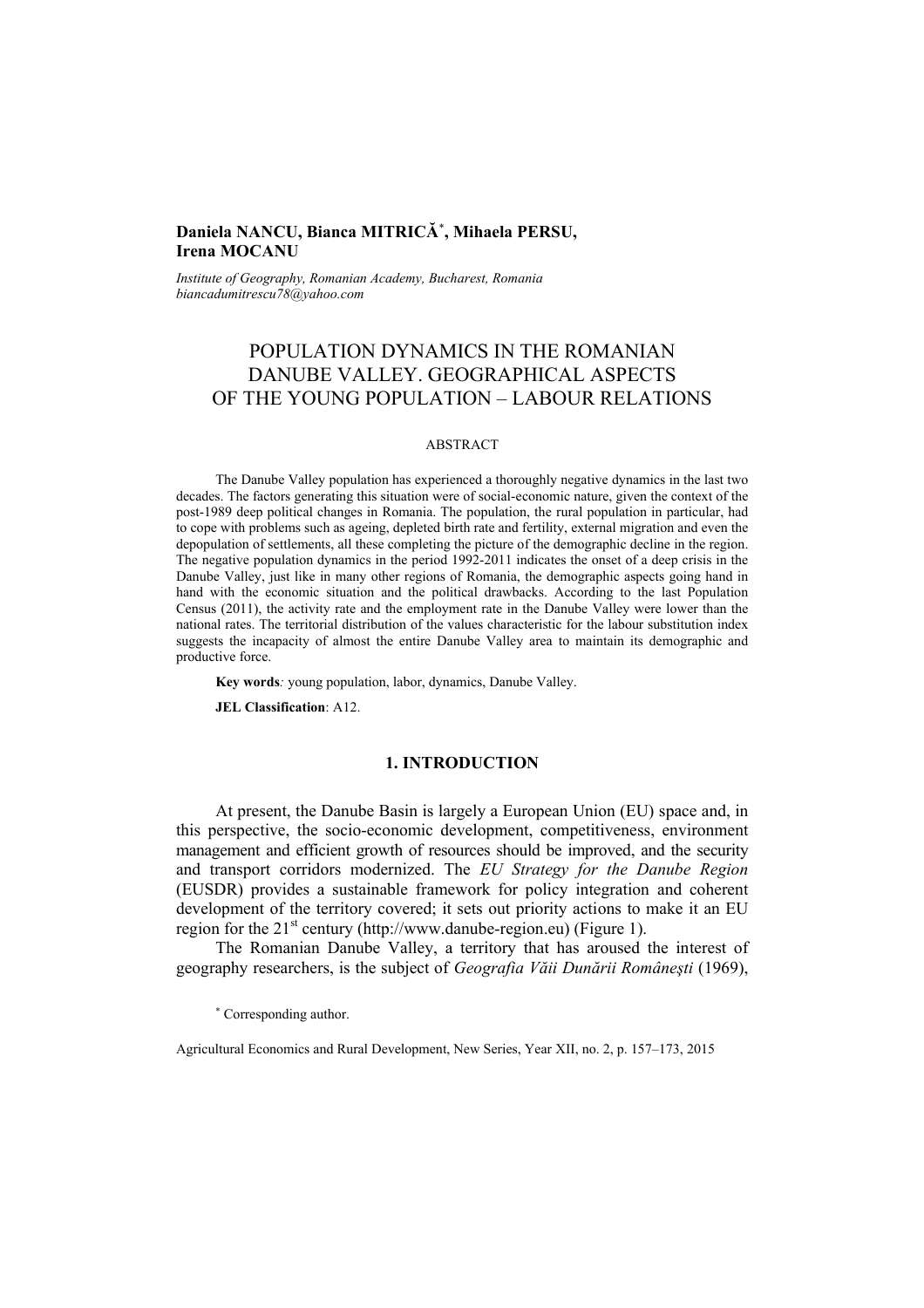the most important work on this area, a complex study which also deals with the geographical problems of the population, settlements and labour (employment, employment structures, commuting, etc.).



Figure 1. The Danube Basin (www.danube-region.eu).

The studies on the "geographical complex of the Romanian Danube Valley" (*Geografia Văii Dunării Româneşti, 1969, p. 9*) have increased in number over time, also widening the range of approached problems, e.g. the Danubian towns (Ştefănescu, Alexandrescu, 1978), rural settlements from various Danube Valley geographical subregions and functional types of settlements (Baranovsky, 1969, Herbst, Băcănaru, Caranfil, 1969, Ianoş, Popescu, 1990), the geography of transport (Tălângă, 1994), landscape changes (Iordan, Iacob, Ianoş, 1984), geo-demographic landmarks (Ianoş, Popescu, Tălângă, 1989), etc.

In the Romanian geography literature published before 1989, one can find studies on the labour force and related quantitative and structural aspects (Tufescu, Ştefănescu, Rusenescu, 1958, Ştefănescu, 1959, Ştefănescu, Baranovsky, 1967, Ştefănescu, 1968, etc.); however, given the political-ideological context of that time, nothing is said about the complex supply and demand relations. A comprehensive analysis of the intra-regional development disparities in the Romanian Danube Valley (based on economic, demographic, infrastructure and living standard indicators) reveals the low development level of settlements in this area compared to the average national values of the indicators (Ianoş, 2000).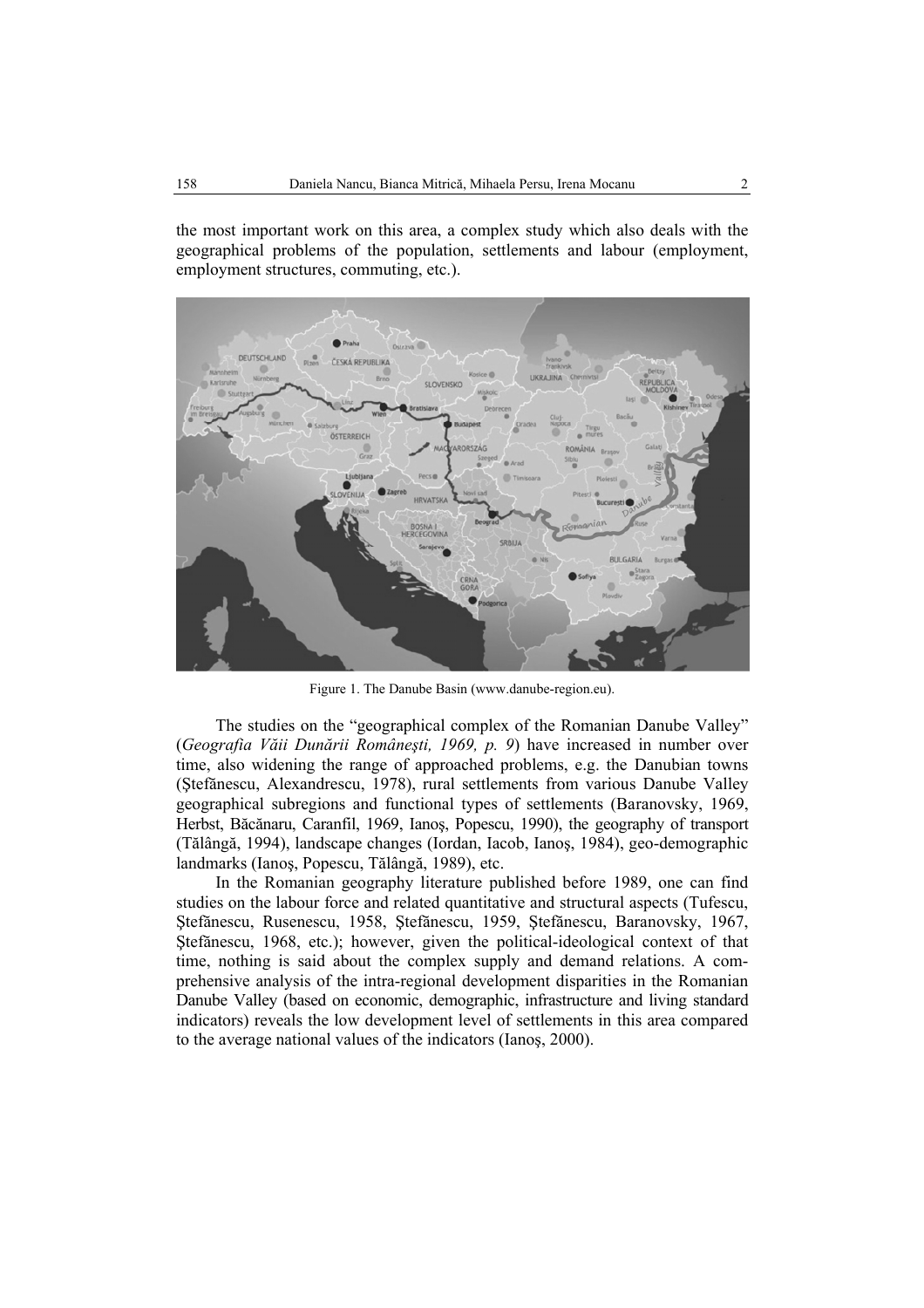### **2. POPULATION DYNAMICS**

Since immemorial times, the Danube Valley has been a good place for human settlements, beneficial to the economic activities. Thus, the Danube Valley area has a large number of rural settlements, and also towns of appreciable age, human and economic potential.

In the last 20 years, the Danube Valley territory, like the entire country, was deeply affected by various economic, legislative and social experiences, which, unfortunately, had a negative impact.

The population lives in a subsistence economy without any improvement prospects. Therefore most people chose to migrate to town, elsewhere in the countryside where development opportunities are better, or to other European countries perceived as a true economic "haven" (Nancu, 2003; Nancu, D., Dobre, S., Bugă, D. 2001). However, this Danube area can hope for local and regional recovery, because most of those who had left to work abroad use to send money back home, thereby contributing to improving the situation, which could hardly be expected from national resources alone.

In the investigated period a steep demographic decline was noticed in a large part of this area, yet certain places, proving attractive, represent possible revitalization cores. We have in view the areas in which suburbanization, counter urbanization, and other forms seldom found in the countryside, e.g. gentrification, begin to emerge. It is a proof that people, especially townsfolk, are increasingly more tempted to rediscover and put into value the resources and traditions of a space that has remained authentic in a world gradually losing its identity through globalization.



Figure 2. Demographic size changes (1992-2002).

At present, the 266 settlements of the Romanian Danube Valley, consisting of 238 communes and 28 municipalities and towns, are local administrative units level 2 (LAU2). The rural population falls into seven numerical categories: settlements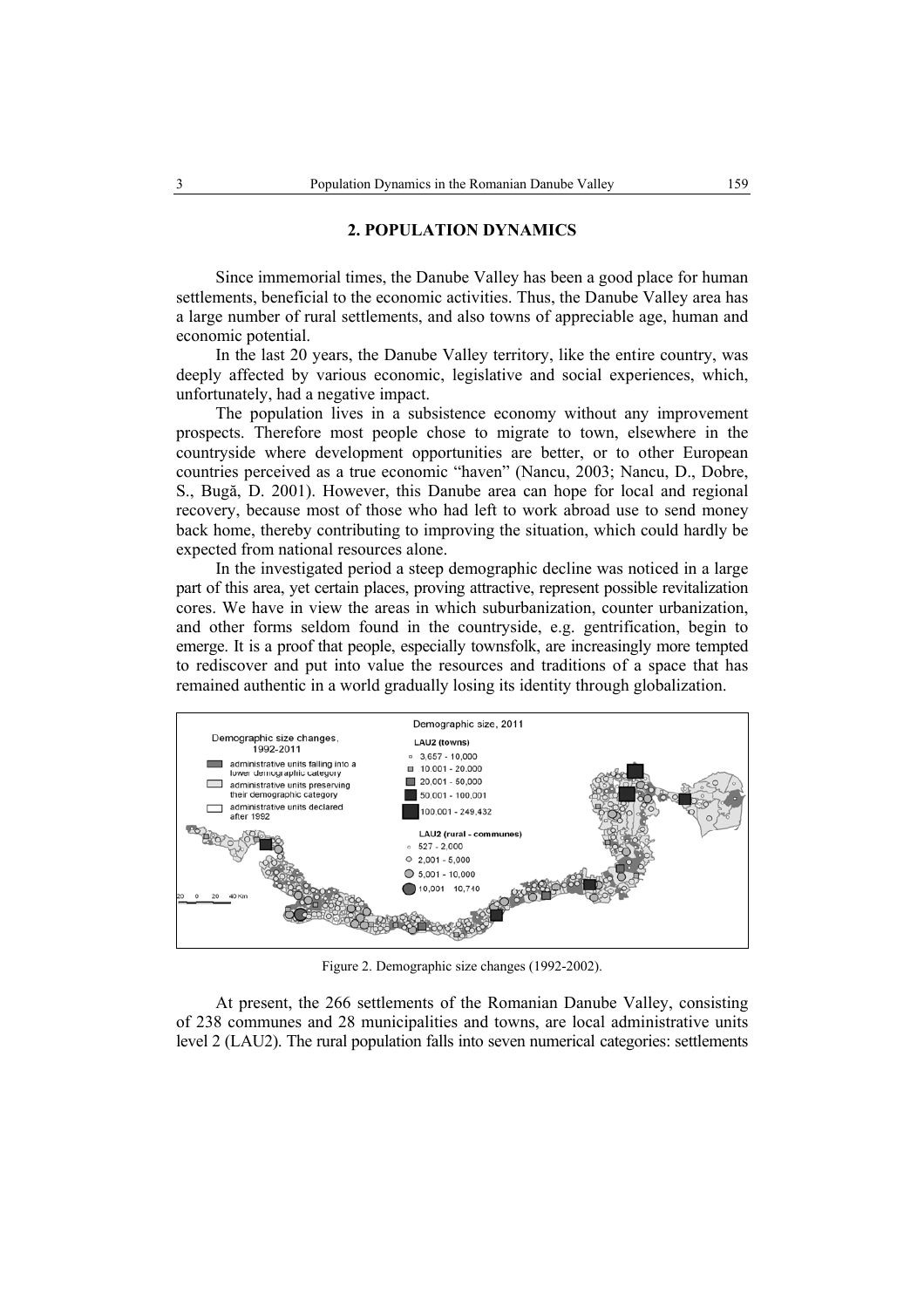under 1,000 inhabitants in 7 communes; 1,000-5,000 in 205 communes; 5,000- 10,000 in 25 communes; and over 10,000 at Poiana Mare; urban settlements: with over 20,000 inhabitants include 12 municipalities, the largest cities (Galati, Brăila and Drobeta-Turnu Severin) with over 100,000 each; the 16 small urban centers with under 20,000 inhabitants each (Figure 2).

### 2.1. THE EVOLUTION OF POPULATION (1992-2011).

As early as the beginning of the  $20<sup>th</sup>$  century, the Romanian Danube Valley settlements totalled over one million inhabitants (1912 General Census). In that century, the population increased with a maximum value of 2,119,136 inhabitants in 1992 versus a minimum value of 1,330,560 in 1930. After the year 2000, the trend was dominantly negative (Figure 3).

The evolution of the population in this area in the last two decades experienced a steep decline in both rural and urban areas, mainly due to the socioeconomic situation associated with deep political changes after 1989, which is a reference year for Romania. As a result, the transition to another demographic phase, distinctly different from the previous ones, brought about changes in the population's life styles which, coupled with the direct and indirect effects of accelerated migration, migration to foreign countries in particular, has produced significant demographic transformations as revealed by the indicators used (Ghetău, 2001).



Figure 3. Evolutions in the Danube Valley population.

The population, the rural population in particular, had to cope with problems such as ageing, depleted natality and fertility, enhanced external migration and even the depopulation of certain settlements, the overall picture indicating the demographic decline in the region (Cucu, 2000).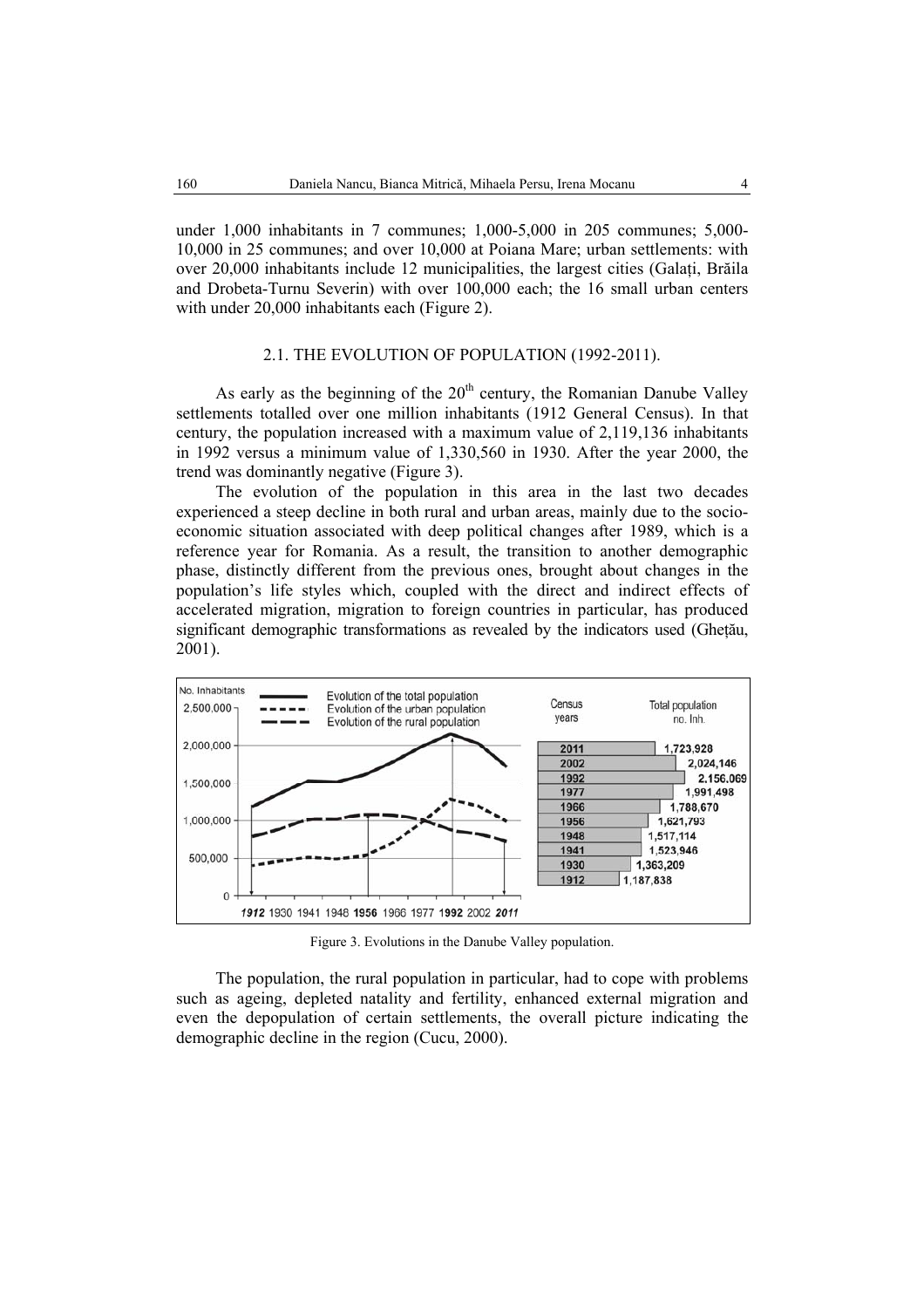The prevailing negative population dynamics in the period 1992-2011 outlines the onset of a deep-seated crisis in the Danube Valley, just like in many other regions of Romania, numerous demographic aspects being connected with economic and political deficiencies. The demographic decline hit 244 settlements (91% of total) and the numerical growth only in 22 settlements was really insignificant. An alarming phenomenon is represented by the significant population decline  $(-10\% - 50\%)$  in most Danubian settlements in a short period of time (20 years), 12 communes having the lowest record (over -50%). Compared to 1992, the figures in 2011 reveal the highest population losses at Vădastra (Olt county)  $(-63\%)$ , Vânători – Mehedinți county  $(-60\%)$ , Horatele – Giurgiu county, Suhaia – Teleorman county, and Tudor Vladimirescu – Brăila county (-59% each), followed by Giubega – Dolj county, Orlea – Olt county, Piscu Vechi – Dolj county, Lunca – Teleorman county, and Ghindăreşti – Constanţa county by -54% and -53% (Figure 4).



Figure 4. The Danube Valley population dynamics, 1992-2011.

The numerical evolution of the population is determined by the main components of population movement (natural movement, internal and external migration).

#### 2.2. THE NATURAL MOVEMENT

In the year 1992, the average *birth rate* in the Danube Valley was 10.4‰, the highest percentages being found in the localities I.C. Brătianu, C.A. Rosetti – Tulcea county, Rasova (Constanta county), Tăndărei (Ialomita county), Topalu, Aliman (Constanţa county), Negoi (Dolj county), Gemenele (Brăila county), Modelu (Călăraşi county), Cerat, Sadova (Dolj county), Rogova (Mehedinţi county), with a maximum of 20.4‰ in the town Bechet (Dolj county). At the opposite pole we can find the localities Corlățel (Mehedinți county) – 5.3‰,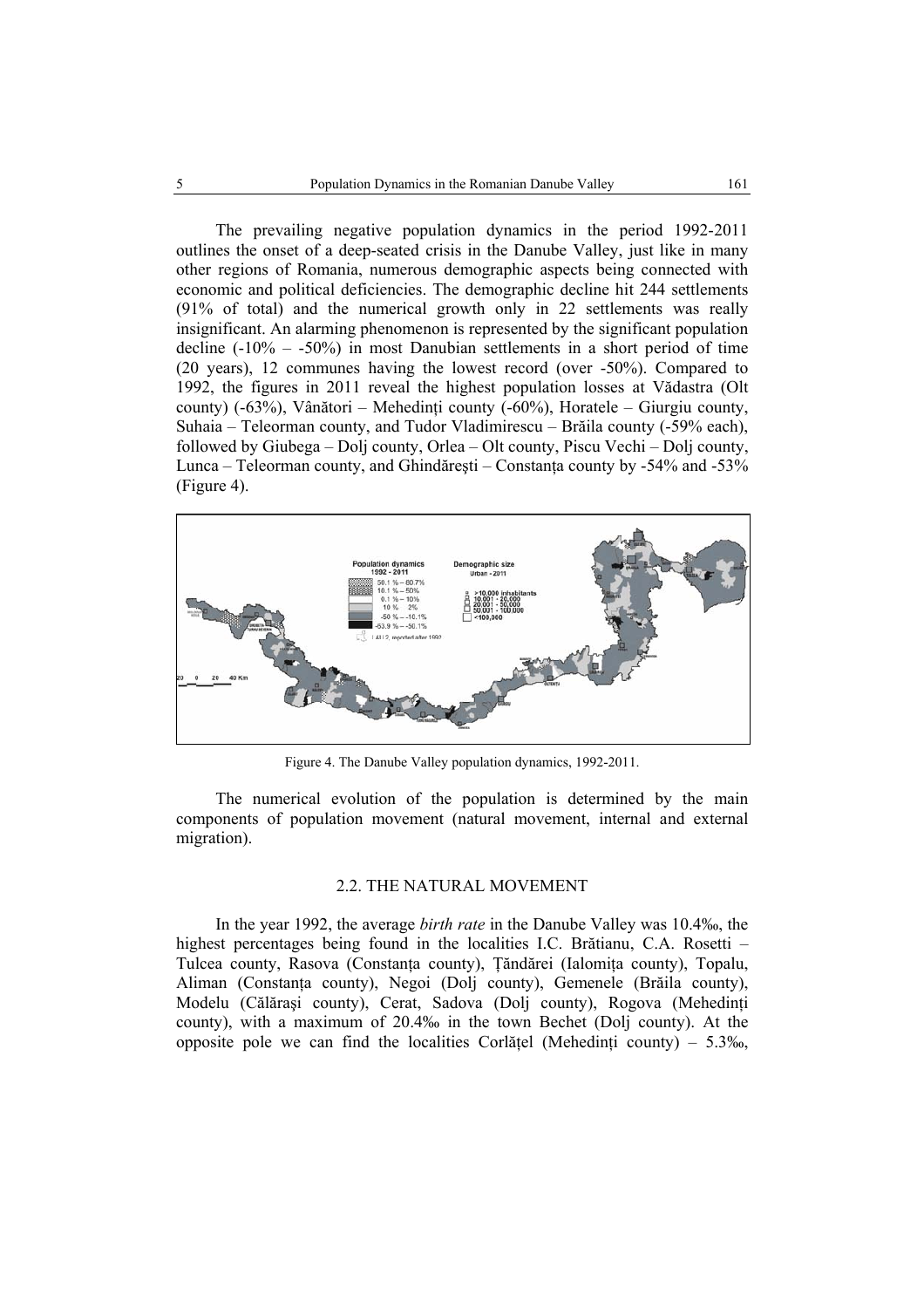Siliştea Crucii (Dolj county) – 5.4‰ and Stăneşti (Giurgiu county) – 6.0‰. In the period 2002-2011, the average birth rate values constantly remained at 8.6‰. While in 1992 only 12 settlements had under 8.6‰, in 2011 the figure rose to 150. A maximum birth rate of 20‰ and over was noticed only in the commune Catane – Dolj county (24.0‰) and in the town Ţăndărei (Ialomiţa county) (26.0‰).

After 1992, the birth rate decrease in the Romanian Danube Valley area is the result of the removal of restriction concerning contraceptives and abortion. However, in the last few years, a mild increase and a certain stability in the number of newborns and of the birth rate represent quite a surprising evolution.

*Death rate*. This indicator, increasingly more relevant for the population's health condition, is often correlated with a low living standard, poor health assistance, environment pollution, food quality, alcohol and tobacco consumption as well as insufficient preventive health services. In the last decade, the highest death rate was noticed in the year 2006, due not only to health causes, but mainly to the population ageing trend. Nonetheless, the low life expectancy in the past ten years does reflect people's health condition.

After 1992, the ever higher death rate was the result of both greater mortality in certain age groups, caused by the general health condition and age structure changes (elevated ratio of elderly people aged over 60). The negative mortality trend of the last three censuses i.e. 1992, 2002 and 2011 was in the range of 11.6‰ to 12.9‰ and 14‰. In 1992, 65 administrative territorial units of the region had a below average value, while in the year 2011, only 21 were in that situation.

*The natural balance*, that is the difference between natality and mortality indicators, was negative until 2000-2011, the constantly negative trend being the consequence of sharp birthrate falls. However, despite natural balance values having had a distinctively different score in 2000-2011, the general trend was still a decreasing one.

Looking at the distribution of natural population increase in towns and in the countryside, it emerges that the former is in advantage due to the greater inflow of village population. The differences between the region's eastern and western parts are quite obvious, most eastern counties having permanently an elevated natural surplus, above the national average, whereas western counties have a very low score.

However, the effect of natural balance was doubled or blurred by migration. The settlements with an elevated natural balance and a positive migratory balance also have experienced an increase of their population. The settlements with a low natural surplus and a negative migratory balance have slowly increase rates to the detriment of population structure and distribution.

Since 1993, the population natural increase values in the region have kept falling gradually to under -1.8‰ in 1996 and 2002. The main factor incriminated in this situation was the steep natality decrease, from 10.4‰ in 1992 to nearly 8.7‰ in 2000-2002. The 2011 census indicated lowest natural increase values in the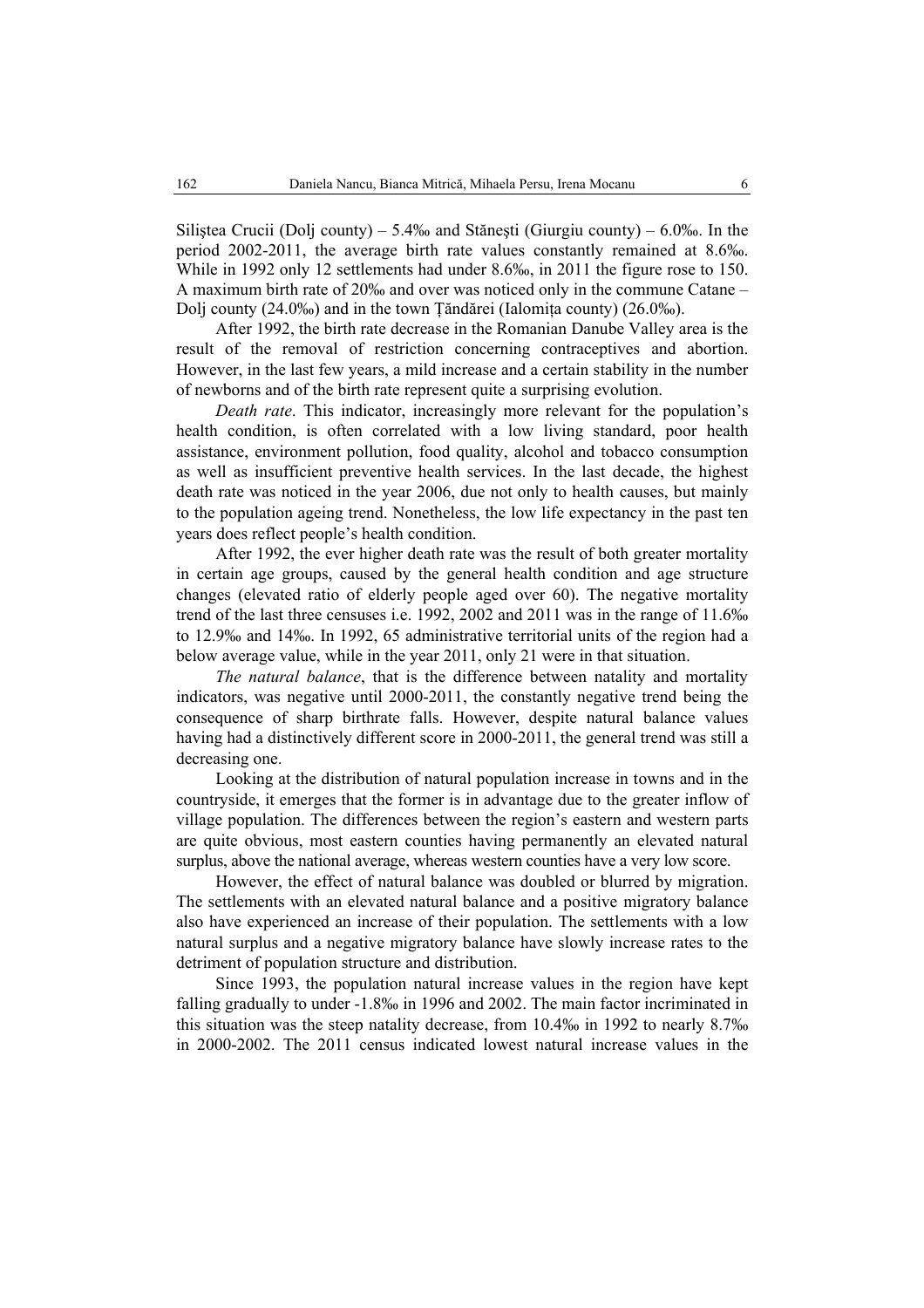communes Teleorman (Uda-Clocociov, Suhaia, Ciuperceni, Săelele, Segarcea-Vale) and Dolj counties (Dranic, Cioroiaşi), with a peak in the towns Ţăndărei, Hârşova and Bechet.

*The Vitality Index (Pearl's Index)* is the percentage ratio of the number of live newborns to the number of deceased people in a certain period of time. Depending on the number of newborns (higher, lower, or equal to the deceased), the vitality index is lower, higher or equal to 100. With index values near 100, or equal to 100, the population tends to become stationary, in the absence of migration its number remaining unchanged. When the index tops 100, there are more newborns than deaths, hence the population tends to increase.

In 1992, the vitality index averaged 98.3 in only one commune, Vlădeni (Ialomiţa county), having a 100 record, which suggests an equal number of newborns and deceased people. A number of 96 communes and towns in the Danube Valley area scored over 100. A vitality index over 200 was found in Moldova Nouă (Caraş-Severin), Lipnita, Hârsova (Constanta county), Măcin (Tulcea county), Năsturelu (Teleorman county), Gârliciu (Constaţa county), Ţăndărei (Ialomiţa county), Drobeta-Turnu Severin (Mehedinţi county), Modelu (Călăraşi county), Gârnic (Caraş-Severin county), Roseti (Călăraşi county) and Coronini (Caraş-Severin county); a minimum of under 40 vitality index was noticed in Gogoşari (Giurgiu county), Suhaia (Teleorman county), Stăneşti (Giurgiu county), Corlăţel (Mehedinţi county), Găujani (Giurgiu county), Frumoasa (Teleorman county) and Putineiu (Giurgiu county).

In 2011, the vitality index value of 52.87 indicated a decrease in number of the Danube Valley population, because the simple reproduction had not been attained. A detailed analysis of this index by counties shows values above 100 in Călărași (6 settlements), Constanța and Mehedinți (4 settlements each), Brăila and Ialomiţa (3 settlements each), Dolj (2 settlements), Galaţi, Tulcea and Caraş-Severin (one settlement each). Localities in Olt, Teleorman and Giurgiu counties failed to reach the 100 index value, which suggests that the deceased were in excess of newborns.

The highest vitality index value (about 246) was registered in the town Ţăndărei (Ialomiţa County), that is 337 newborns to 137 deaths.

Values above 120 were found in the town Hârşova (123.2) and in the commune Ion Corvin (133.3), both located in Constanţa county, as well as in the communes C.A. Rosetti (126.1) and Modelu (145.4) and Călăraşi Municipality (125.6), all three in Călăraşi county.

The low vitality index score in most settlements means a decrease in the number of inhabitants on the basis of the population's negative natural balance and migration.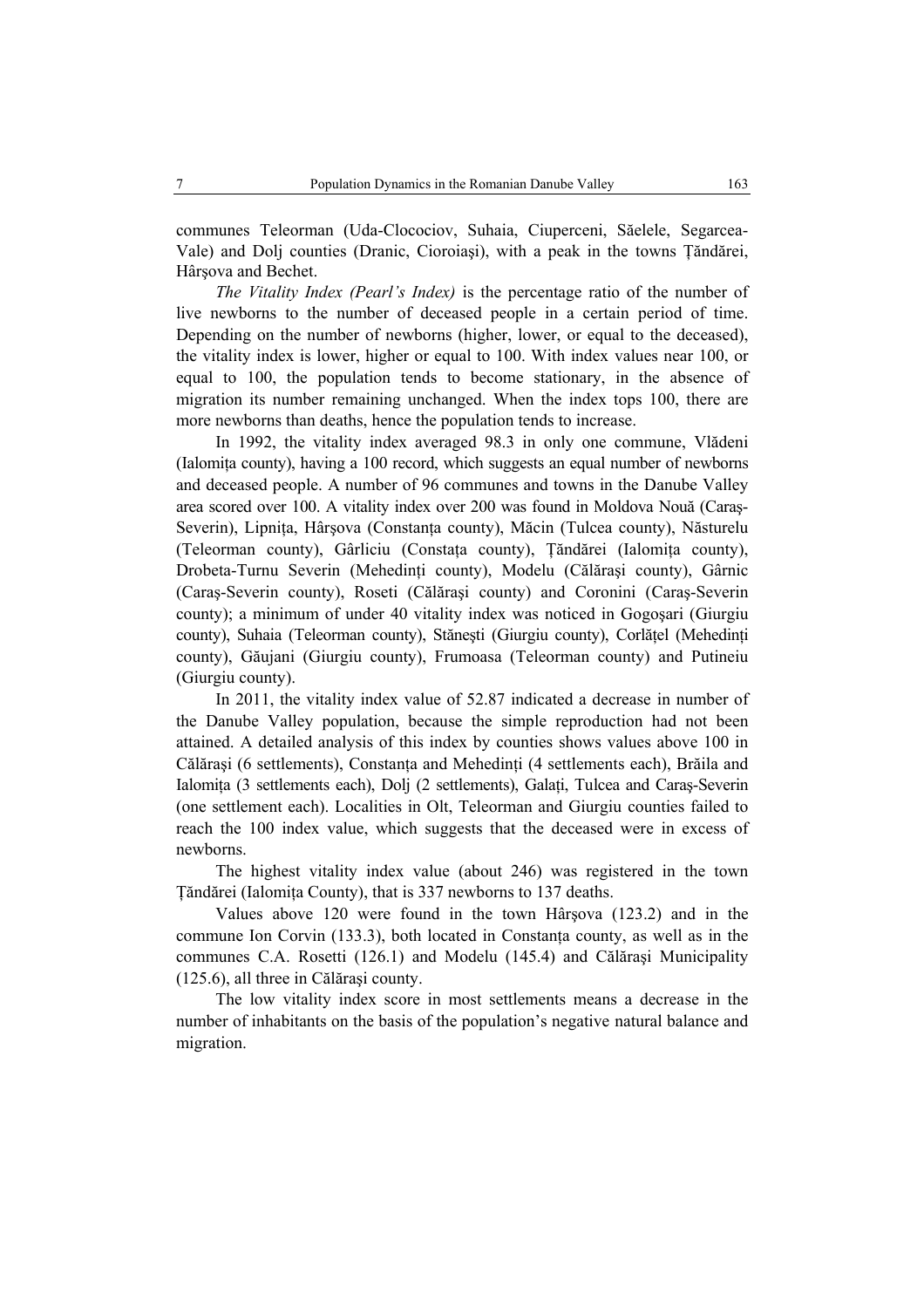#### 2.3. THE MIGRATORY MOVEMENT

In the year 1992, the migratory balance (averaging 0.17‰) displayed wide variations, from -34.8‰ in the commune Saraiu to 16.1‰ in the town Cernavodă (both in Constanţa county), with lowest values in the communes of the same county (Gârliciu, Ion Corvin, Lipniţa, Oltina, Topalu, Rasova) and a high score in the towns Ianca, Calafat and the communes Braniştea, Maliuc, Călăraşi and Dichiseni. The 2011 census returns showed an average migratory surplus of 0.0‰, extreme values being found in the communes Negoi (-17.9‰, Dolj county) and Horia (46.6‰, Constanța county).

Noteworthy, most Danube Valley settlements in the investigated period lost pretty much population. We refer here to the rural settlements with a precarious economic development. The economic difficulties dramatically increased in the transition period, without significant improvement being noticed in the years 2004- 2008, when the Romanian economy showed signs of recovery (Erdeli, 1999; Cucu, 2000; Ianoş, 1999). The situation was distinctively different in the two extremities of the region: the east (Brăila, Galaţi, Ialomiţa and Călăraşi counties) and the west (Caraş-Severin, Mehedinţi and Dolj). The central part of the region (Olt, Teleorman and Giurgiu counties) appeared to be somehow less affected. This could suggest a milder loss of population, or that the respective settlements had a certain attractiveness degree, yet fairly weak. In reality, it was only 22% of the rural area that proved to be attractive, particularly those rural areas lying in the neighbourhood of towns.

### 2.4. THE AGE GROUP STRUCTURE OF THE POPULATION

In 2011, the young population in the Danube Valley area accounted for 14%, while the adults and elderly people amounted to 60.5% and 25.5% respectively, a situation which confirms the high share of the last age group (25.5%) and a severe ageing process expected to gain momentum in the next decade (Figure 5).



Figure 5. The population structure by age groups, 1992-2011.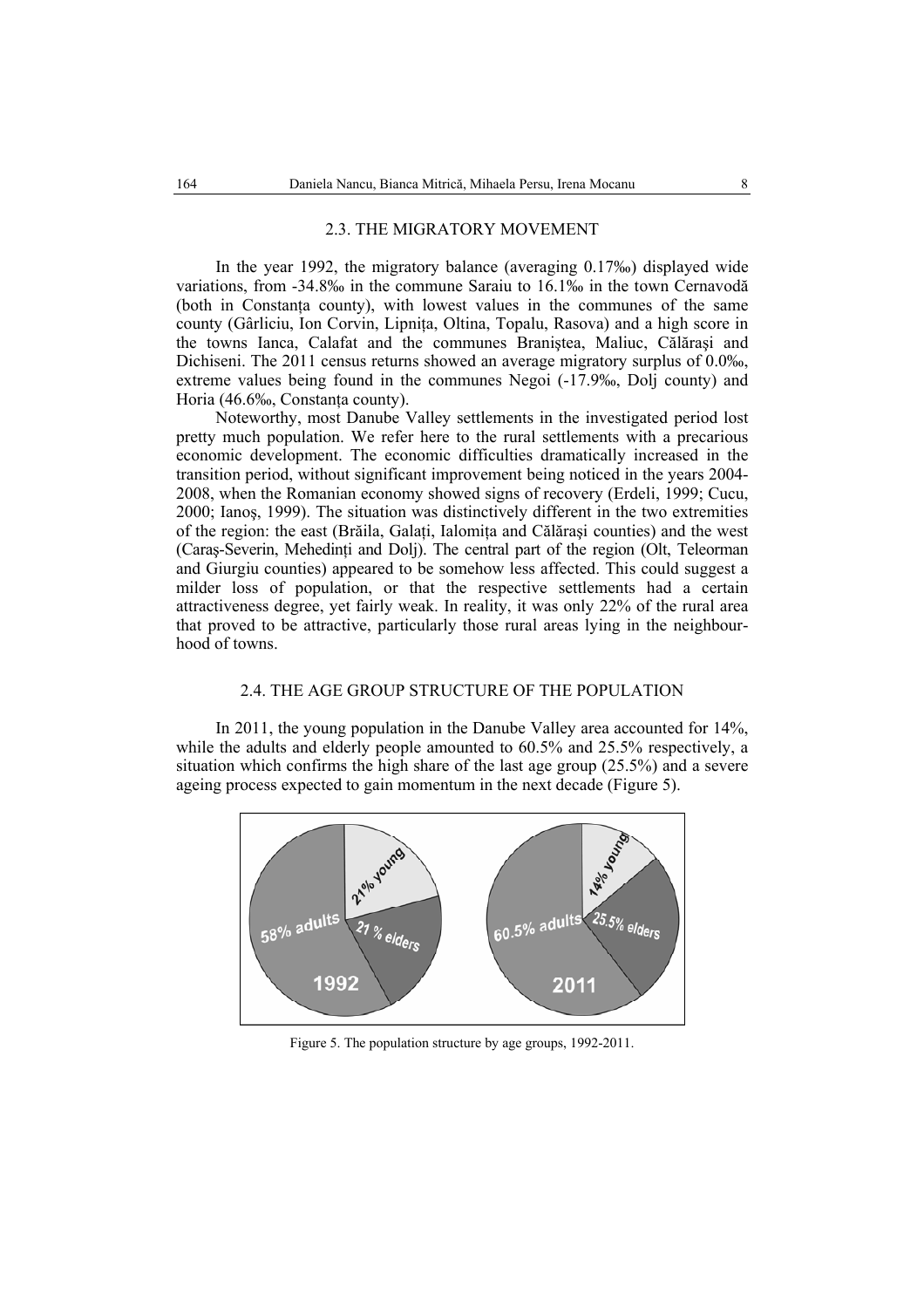We are justified in forecasting this evolution by taking a comparative look at the past (1992), when there was a kind of balance between young and elderly people (22%), the adults representing 58 %. The impact of the post-1989 economic and political changes in the Danube Valley region was also reflected in the demographic traits of the population. The socio-economic decline enhanced the depopulation of villages, disturbing the age and gender structure in the countryside, lowering the human potential and the quality of life (Bugă, 1999).

Looking at the number of young and elderly people/1,000 adult persons in the period 1992-2011, the decrease appears obvious, from 723‰ to 654‰, mainly due to the sharp decrease in number of the young people (-41%), the increase in number of the elderly group (by 5.7%) and the decrease of the adult population (-32,986 persons, i.e. -9%). The territorial distribution (2011) of the ageing index had the highest values  $(>3)$  in 49 settlements, most of them in the counties Teleorman (13), Dolj (10) and Mehedinți (11).

Analyzing the demographic data yielded by the last census returns (1992- 2002-2011), the demographic behaviour looks as follows: a lower share of young population (0-14 years of age); a higher proportion of elderly people (60 years and over); a low value and percentage fluctuations among adults (15-59 years old) and an elevated dependency ratio and ratio of the young to the elderly age groups.

The demographic ageing level of the Danube Valley population (1338.8‰) indicates 104,468 elderly (60 years and over) to 1,000 young (0-14 years). The demographic ageing in the urban area tops the national values (1,196.0‰) (Figure 6).



Figure 6. The main age group structure statistical indicators.

*The demographic dependency index* (the ratio of the overall young and elderly population to the overall adult population) throughout the investigated region is 496‰, which means that an average of 496 working age adults sustain 1,000 inactive persons (the urban value of this indicator exceeds the national one) (Figure 6).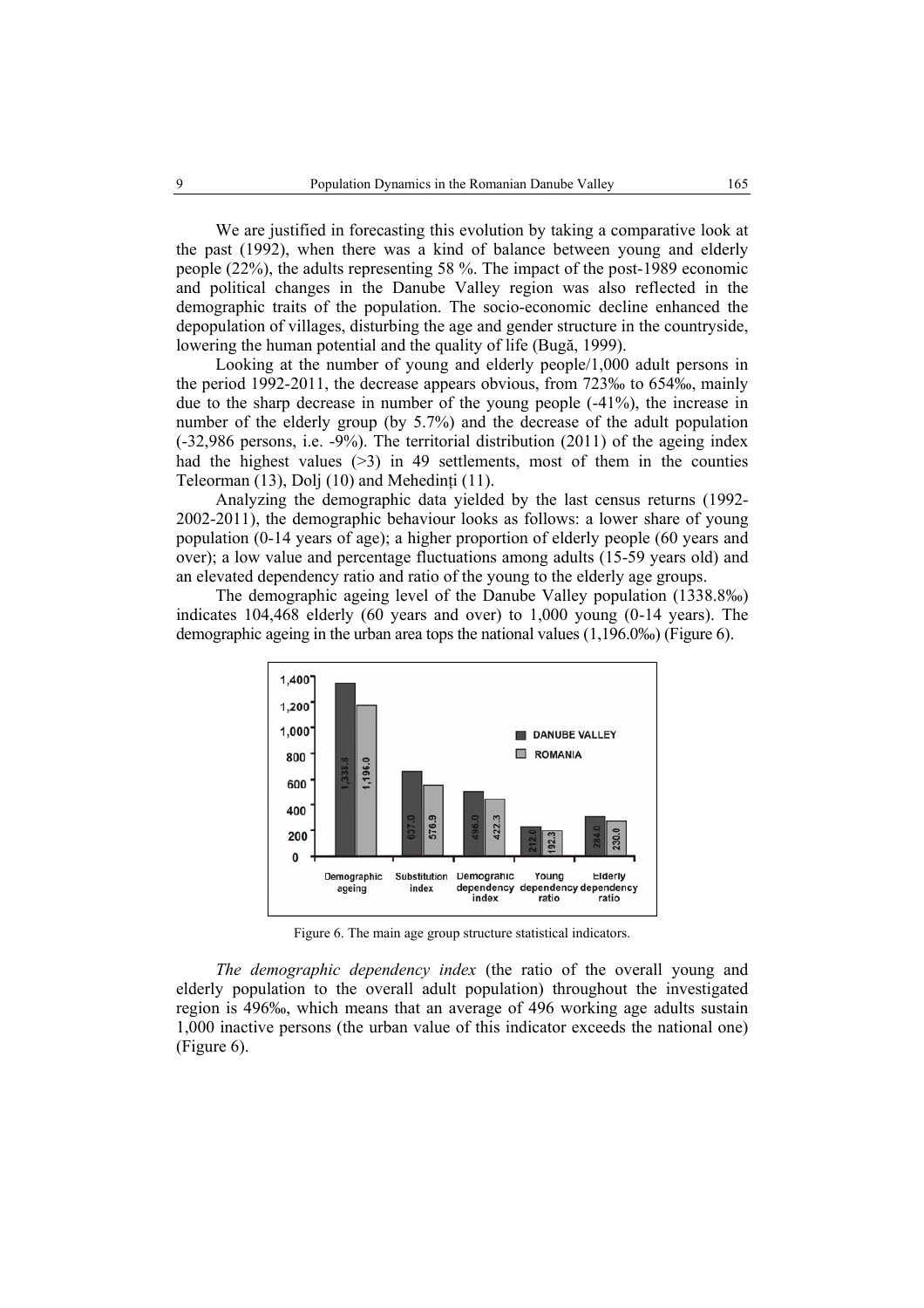*The young dependency ratio* (212‰) exceeds the ratio at national level (192.3‰), that is 212 young people to 1,000 adults. A similar calculation of this ratio is also valid for the elderly dependency ratio, the findings revealing a number of 284 elderly to 1,000 adults, versus the national value of 230.0‰ (Figure 6).

To sum up, we could say that the ageing level of the population in the Danube Valley region is higher than that at national level.

## **3. MAPPING THE MAIN LABOUR FORCE CHARACTERISTICS**

The evolution trend of the main labourforce indicators in Romania had not been positive either in the period of transition, in the post-transition period, or in the period of accession to the EU. [30]

## 3.1. LABOUR FORCE ACTIVITY RATE AND THE ECONOMICALLY ACTIVE POPULATION

The general activity rate, which measures the population's working and economic potential, was calculated as percentage ratio of the active to total population (Mihăescu, 2000). According to the last population census (2011), the activity rate in the Danube Valley area (44.3%) was lower than the national one (67.8%) and much lower than the EU value. The highest activity rate was found in the localities from the Danube Delta and Balta Brăilei, as well as in the valley sectors of the Olt, Călăraşi and Teleorman counties, with a low score in the valley sectors of Dolj and Constanţa counties. As a rule, the activity rate in the countryside was lower because of the marked ageing of the rural population. Since the low territorial values of this rate correlated with the distribution of the over 60 age group and of the ageing index, it follows that the lower concentration of lower activity rates in the rural area exceeds, as effects on the labour force, the overemployment rate in agriculture.

## 3.2. THE LABOURFORCE STRUCTURE BY AGE GROUPS

In 2011, the Danube Valley population aged 15-64 years totalled 1.16 million people. The labourforce structure by age groups in the period between the last two population censuses indicates an obvious change, i.e. the number of people in the young and adult groups (15-24 and 25-54 year olds, respectively) decreased, simultaneously with the more numerous mature labourforce group (55-64 year olds) (Figure 7).

In about half of the local administrative units in the Danube Valley area, the share of the young labourforce is below the national value (18%), a situation which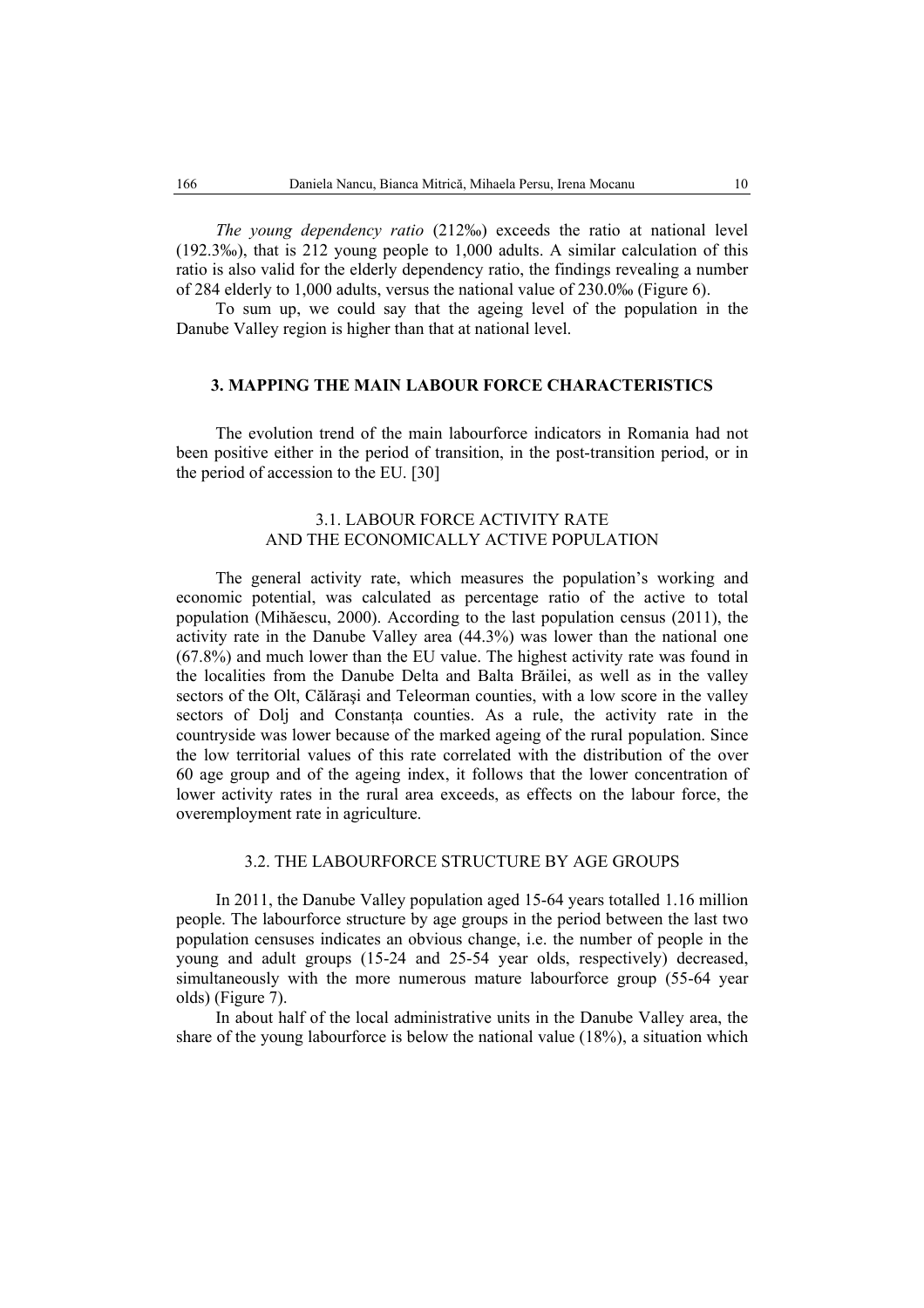is mainly found in the valley sectors of Mehedinți, partly Dolj, Olt, and Giurgiu counties, Balta Brăilei and the Danube Delta. Higher populations of young labourforce than the national average were found in the areas with a high birth rate record in the early 1990s; this is the case of some valley sectors in Dolj, Teleorman, Călăraşi counties and in the Danube Delta (Figure 8).



 *Source*: Population and Housing Census 2011, processed data.

Figure 7. Labourforce structure by age groups and dynamics.



Figure 8. Percentage of young labourforce (aged 15-24) in total population aged 15-64 and number of young labourforce.

## 3.3. LABOUR OCCUPANCY RATE

The labour occupancy rate, calculated as percentage ratio of the employed population to the working age population represents a synthetic illustration of the job-supply capacity of the national and regional economy. Having in view that the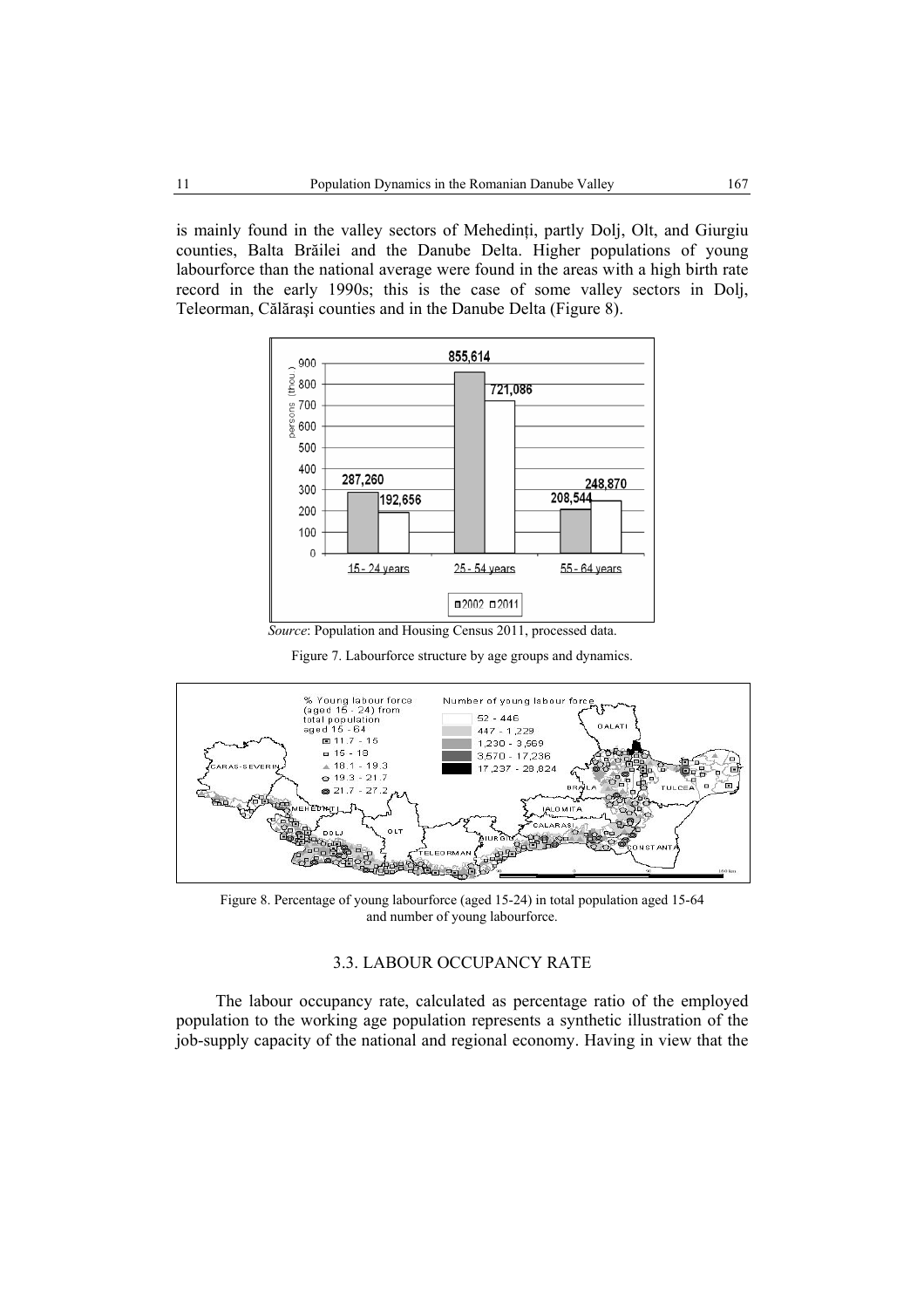unemployed population was on the rise, while the number of employees kept steadily decreasing, the occupancy rate in Romania fell from 65.8% at the beginning of the transition period to 62.8% in 2011. In the Danube Valley, the general occupancy rate in 2011 was significantly lower than that at national level (56% versus 62.8%) and even lower compared to the 27 European Union countries  $(68.6\%)$ .

However, this rate values were by far lower in the Danube Valley than at national level, a negative evolution reflected by minimum values, from 70% in 1992 to 40% ten years later, and 20% at the 2011 census. The occupancy rate in agriculture had maximum values of over 95%, throughout the investigated period, where incomes were lower and uncertain.

The number of settlements with higher general occupancy values decreased in the last two decades. Thus, in 1992, the category of high-value (over 87%) settlements was very well represented in the territory, and only two compact areas (the Danube Delta and Balta Ialomitei) had low value (70-86%) settlements. In 2002, the number of high-value settlements diminished and the low-value ones surged (more numerous and extended in the Balta Brăilei, and the valley sectors of Călăraşi, Dolj, Olt and Teleorman counties).

The 2011 census showed that settlements with a low-value occupancy rate gained ground in the Danube Valley, which is an alarming situation, as previously mentioned, because the low values got even lower.

The analysis for the year 2011 was completed with the territorial distribution of the occupancy rate in agriculture. The elevated values of this indicator correlated very well with the highest values of general occupancy rate in that year (easily noticeable in the settlements of Balta Brăilei and in some valley sectors of Giurgiu, Olt and Mehedinţi counties). The direct influence of the general occupancy rate on the occupancy rate in agriculture holds in the case of the low-value indicators of settlements in the Danube Delta, the Iron Gate sector, in a few small areas of Dolj and Teleorman counties. As regards the labourforce employed in the main sectors of the national economy, the Danube Valley settlements are largely engaged in agriculture. As expected, the structure of the occupied urban population is diversified, the sector of services prevailing (Drobeta-Turnu Severin, Bechet, Corabia, Calafat, Giurgiu, Turnu Măgurele, Călăraşi and Sulina); however, the industrial activities hold a good share in the occupational profile of the local workforce (Galati, Tulcea and Brăila).

### 3.4. THE UNEMPLOYED LABOURFORCE

The unemployed Danube Valley population is mainly found in the urban centers of significant demographic size (Galaţi, Brăila, and Drobeta-Turnu Severin), mainly because countryside people are largely engaged in agriculture. In the investigated period, the rural settlements falling into the influence area of industrial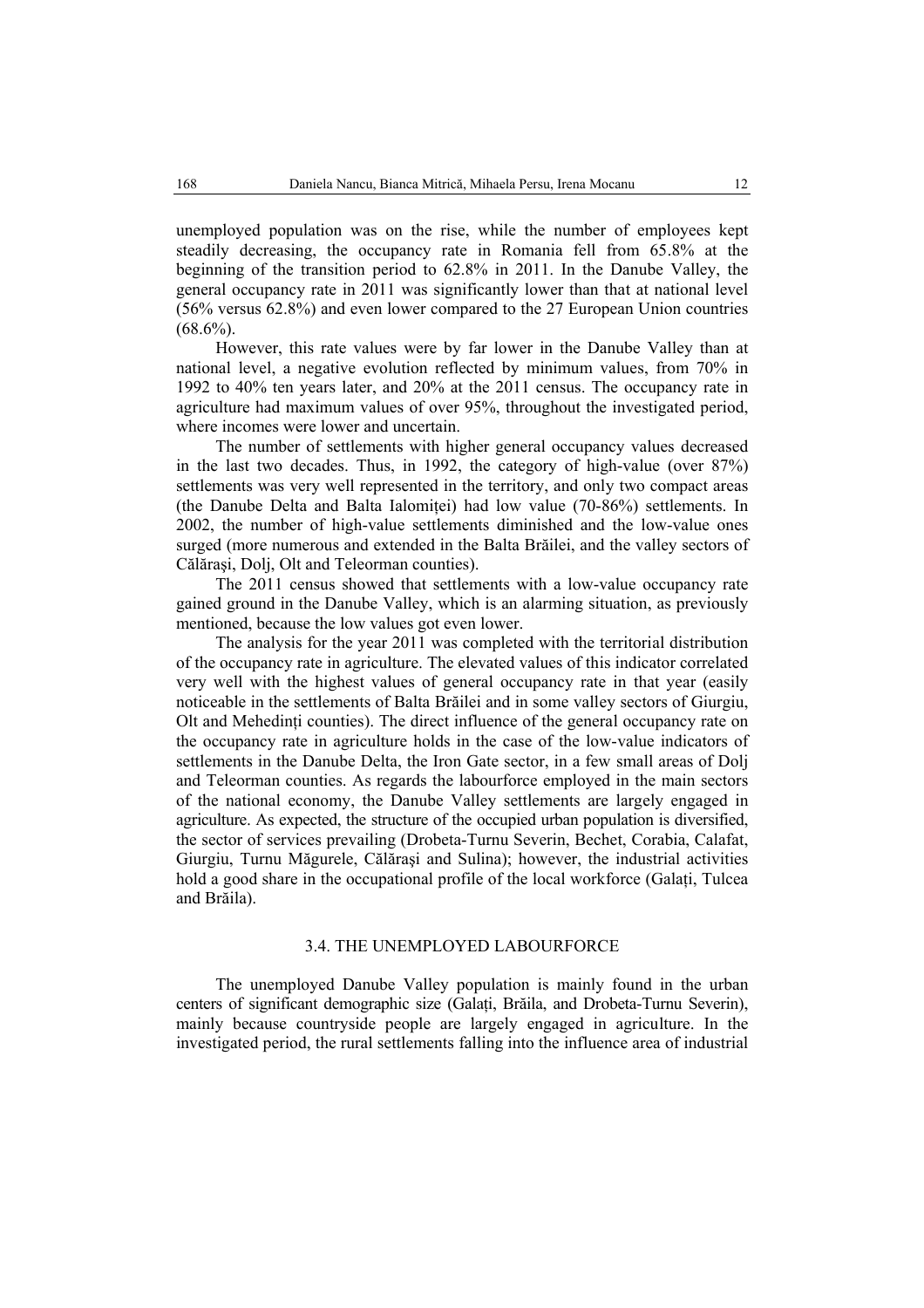town centers were affected by the restructuring and privatization in the town industry; in 2011, the consequences of village-to-town commuting were no longer noticeable on the map of unemployed population distribution.

## 3.5. INACTIVITY RATE AND ECONOMIC DEPENDENCY RATIO

Great numbers of inactive people can be found in great county seats and in some large rural settlements. The rural population in the valley sectors of Dolj, Teleorman and Constanta counties has a high inactivity indicator score, mainly due to ageing, as main demographic trend.

As factor of production, the employed population contributes to the creation of incomes, goods and services needed for themselves and for the unpaid people, thereby sustaining directly, or indirectly (through redistribution), the entire population of the country. Thus, the economic dependency ratio expresses an employee's supporting another person who does not have a remunerating activity. This indicator is calculated as number of non-occupied persons (inactive or unemployed)/ 100 occupied persons (Simion, 2000).

In 2011, the economic dependency ratio in Romania was 136%, with frequent 100-194% values in the Danube Valley settlements, and even 283-504% in certain places (Dolj, Constanta and Teleorman counties).

## **4. GEOGRAPHICAL DISPARITIES IN THE YOUNG POPULATION – LABOUR RELATIONS**

### 4.1. LABOUR SUBSTITUTION INDEX

This index is closely dependent on the age-structure of the labour force. It is calculated as ratio of the population aged 15-29 to the population aged 30-44, providing information on the labour renewal capacity based on the human capital in a certain area, thereby securing the perpetuation of creative and productive manpower and, implicitly, the development of the economy and society (Mihăescu, 2000).

The age structure dependency of the labour force has imposed to the substitution index an evolution almost similar to that of the 15-29 age group, the size of which correlated with the natality index of the last three decades. The values greater than one of the substitution index suggest that, despite the demographic ageing trend in the country's population, the labour has still resources to perpetuate its demographic stamina; the areas in which the substitution index is less than one have a labour potential incapable of maintaining its demographic and productive vigour. In 2002, only 56 of the Danube Valley administrative-territorial units, concentrated in the valley sectors of Olt, Teleorman and in some smaller areas of Mehedinţi, Caraş-Severin and Călăraşi had a score less than one (Figure 9).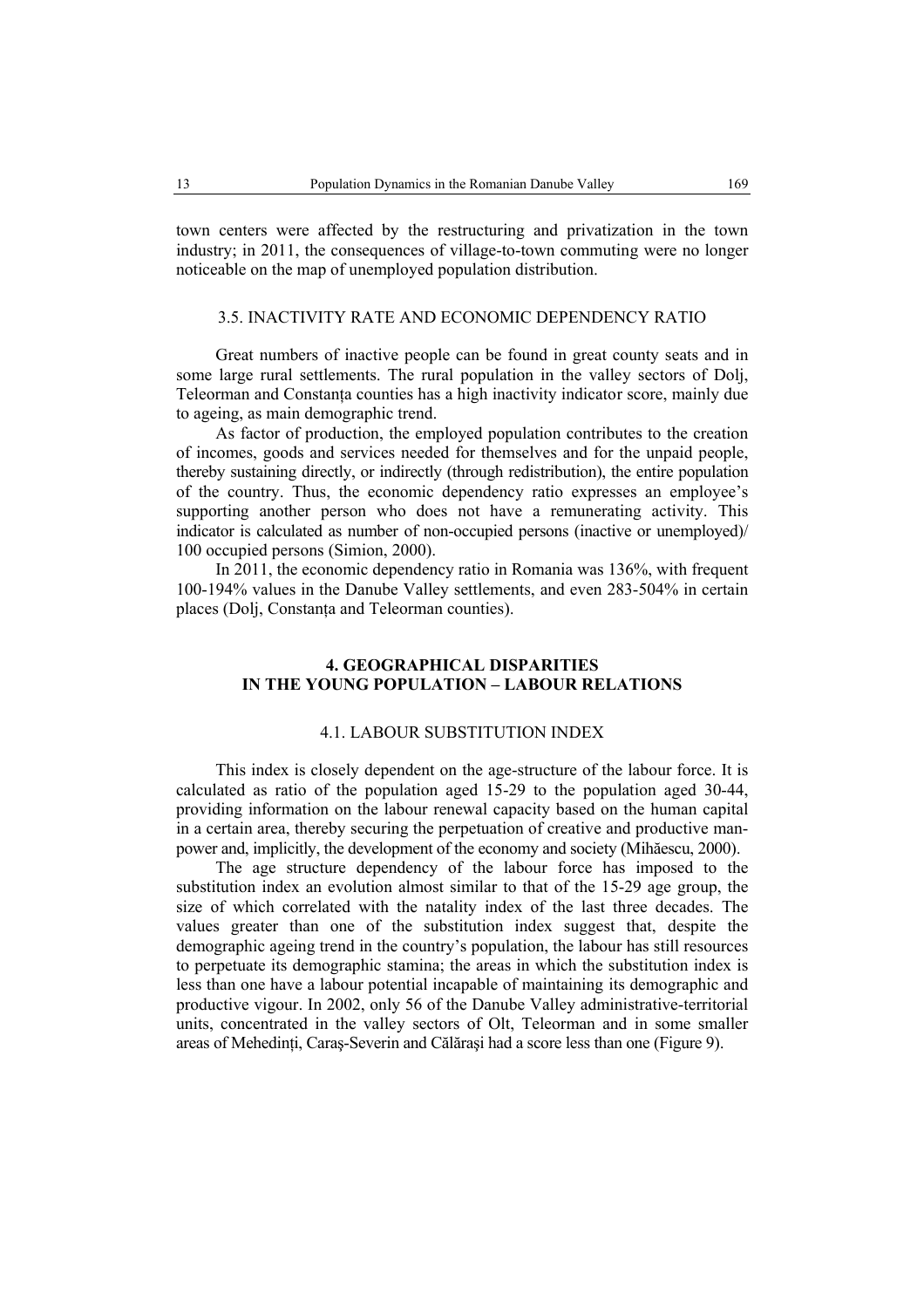Ten years later, the situation changed, i.e. almost all the Danube Valley settlements (except for 7 administrative-territorial units) had substitution index values lower than one (Figure 10).

The prevailing index values less than one reveal the incapacity of almost the entire Danube Valley area to maintain its demographic and productive force due to the demographic ageing of the population and to external and internal migration (of both young and adult manpower). The depleted minimum value of the substitution index, from 0.75 in 2002 to only 0.40 in 2011 (Figure 10), is also noteworthy.



Figure 9. Labour substitution index, 2002.



Figure 10. Labour substitution index, 2011.

### **5. INSTEAD OF CONCLUSIONS**

This synthetic quantitative and structural characteristics of the labour force were described by a complex index built on the basis of the indicators previously analyzed in this study, the so-called "complex characterization labour index",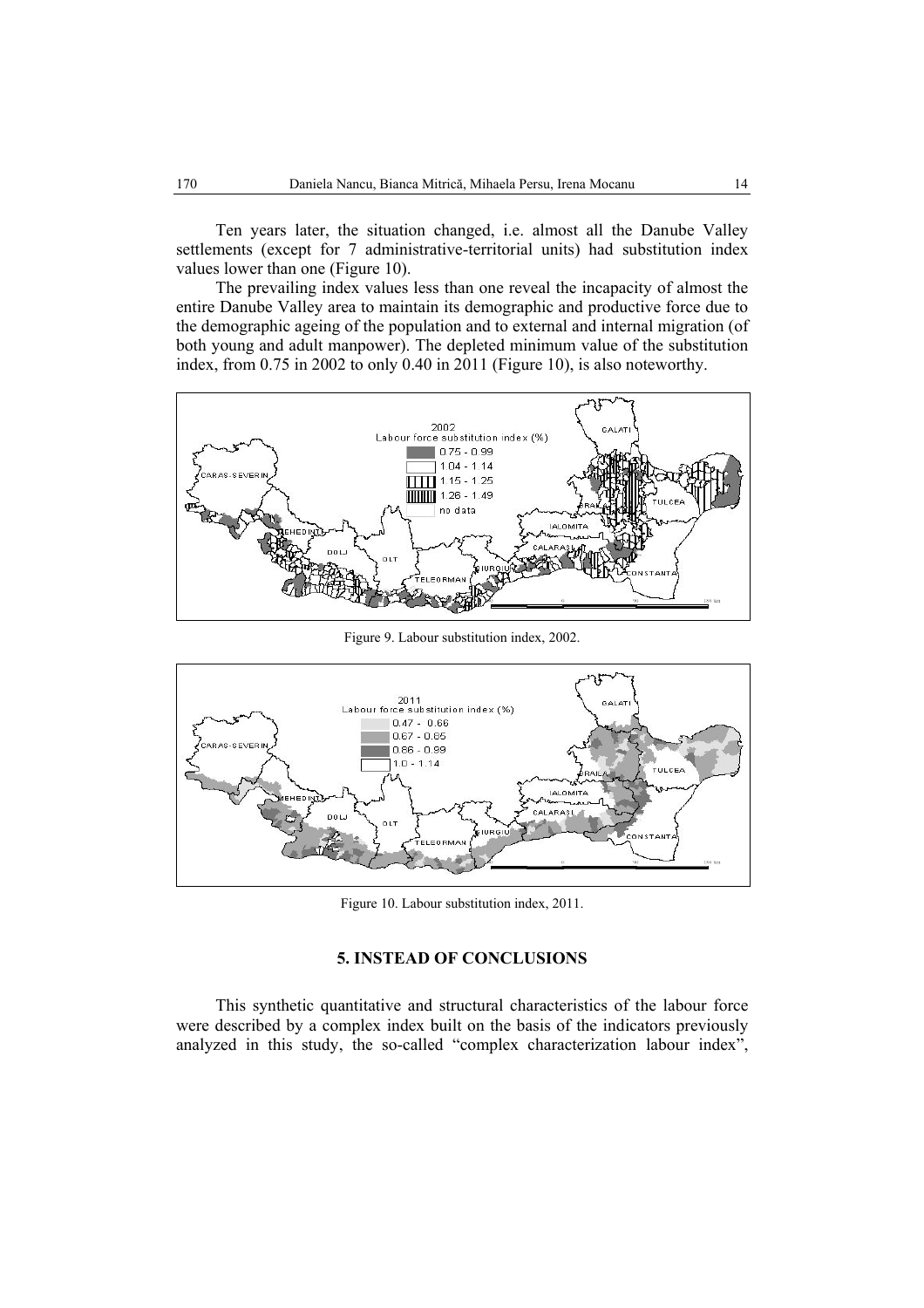calculated as Hull score, average 50, and standard deviation 14. The value variations ranging from 0 to 100 are important "in determining this index either by assessing the direct or inverse ratio of each partial (secondary) indicator through measuring development" (Ianoş, 1997).

Therefore, in the determination of this index, direct influence indicators were considered to be positive, while those with inverse influence were taken to be negative. The following indicators were used in calculating the complex labour characterization index:  $1 -$  activity rate (RACTIV),  $2 -$  youth (aged 15-24) per total working age population (%FMCT), 3 – occupancy rate (ROCUP), 4 – occupancy rate in agriculture (ROAGR), 5 – unemployment rate (RSOM), 6 – inactivity rate (RINACTIV), 7 – labourforce substitution index (ISUBSTIT), and 8 – economic dependency ratio (RDEPENDEC).

Having in view the above-mentioned indicators, the formula of complex labour characterization index is the following: ICMFC =  $50+14*(RACTIV +$ ROCUP + ISUBSTIT + (%FMCT – RSOM – ROAGR – RINACTIV – RDEPENDEC)/8.



Figure 11. Complex labour characterization index in the Danube Valley, 2011.

In the light of these index values, the Danube Valley settlements fall into three classes (Figure 11):

 $-46.5-49.9$  = activity rate, occupancy rate, % youth/total labour force and labour force substitution index have low values in parallel with high unemployment values, occupancy rate in agriculture, economic dependency ratio and inactivity rate;

 $-50.0-51.6$  = all the 8 indicators are close to the average values of each of the Danube Valley indicator;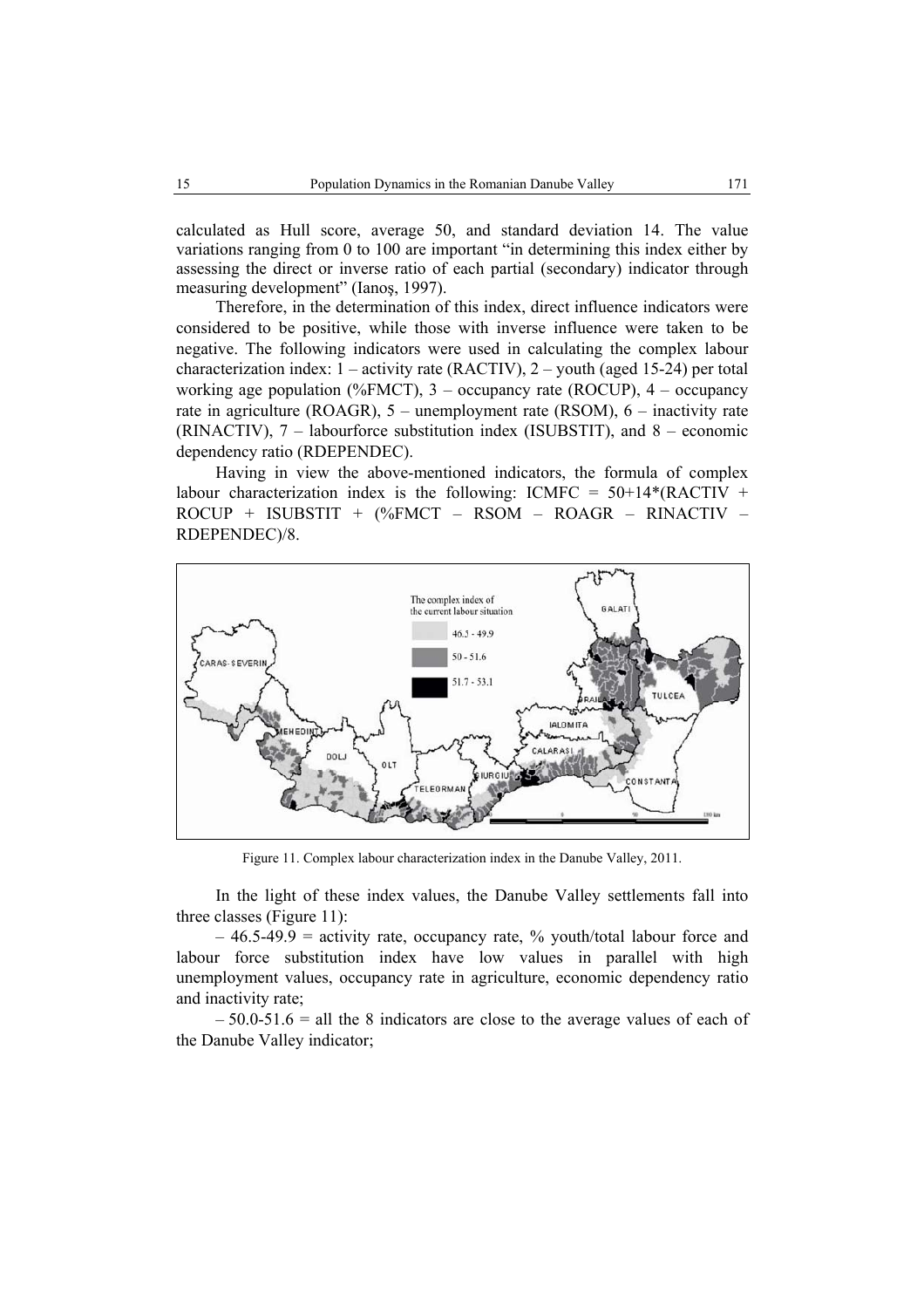$-51.7-53.1$  = the labour force of the settlements falling into this class is more active, more occupied, yet not in agriculture, and (still!) capable to renew its demographic and economic potential; unemployment rate and inactivity rate are lower than the Danube Valley average score.

### **6. ACKNOWLEDGEMENT**

The research work for this paper was conducted under the Institute of Geography research plan (a priority research project of the Romanian Academy "The Geographical Study of the Romanian Danube Valley").

### **REFERENCES**

- 1. Baranovsky, N. (1969), *Geografia aşezărilor din regiunea Bălţii Brăilei*, Comunicări de Geografie, vol. VIII, p. 223-230.
- 2. Bugă, D. (1999), *Schimbări în structura grupelor de vârstă ale populaţiei în ultimele trei decenii. Cauze şi consecinţe*, Revista Geografică T V- 1998, p. 3-7.
- 3. Cucu, V. (2000), *Geografia aşezărilor rurale*, Bucureşti: Domine.
- 4. Erdeli, G. (1999), *Starea actuală a satului românesc. Particularităţi geodemografice*, Comunicări de Geografie, vol. V.
- 5. Gheţău, V. (2001), *Populaţia României la sfârşit de secol şi mileniu. Ce perspective?*, Populaţie & Societate, nr. 1 (25) şi 2-3 (26-27).
- 6. Guran-Nica, Liliana, Rusu, Marioara (2004), *Probleme de geografie şi economie rurală*, București:Ed. Fundației "România de Mâine".
- 7. Herbst, C., Băcănaru, I., Caranfil, A., (1967), *Quelques aspects géographiques concernant les établissements humains de la rive roumaine du Defilé du Danube*, RRGGG, Géographie, 11, 2, p. 155-165.
- 8. Ianoş, I. (1999), *Restructurarea economică şi fenomenul migraţiei în România*, Revista Geografică T. V - 1998, p. 8-13.
- 9. Ianoş, I. (2000), *Sisteme teritoriale,* Bucureşti:Ed. Tehnică.
- 10. Ianoş, I., (1997), *Individualizarea şi analiza disparităţilor intraregionale. Aplicaţie la judeţul Alba*, Comunicări de Geografie, vol. I, Bucureşti:Ed. Universităţii.
- 11. Ianoş, I., Popescu, C. (1990), *Tipuri funcţionale de aşezări în Delta Dunării*, Lucr. Sem. geogr. "Dimitrie Cantemir", 9, Univ. Al.I. Cuza, Iași, p. 325-336.
- 12. Ianoş, I., Popescu, C., Tălângă, C. (1989), *Coordonate geodemografice actuale în Delta Dunării*, Terra, 3-4, p. 76-79.
- 13. Iordan, I., Iacob, Gh., Ianoş, I. (1984), *Modificări în peisajul geografic al Luncii Dunării*, Terra, p. 13-16.
- 14. Mihăescu, Constanţa (2000), *Populaţie şi ocupare. Trecut. Prezent. Viitor*, Bucureşti:Ed. Economică.
- 15. Nancu, D. (2003), *Evoluţia populaţiei României la nivel de comune, oraşe şi judeţe în perioada 1966-2002*, Revista geografică, IX.
- 16. Nancu, D., Dobre, S., Bugă, D. (2001), *Evoluţia şi repartiţia în teritoriu a populaţiei rurale din România în ultimul deceniu al secolului XX*, Revista geografică, VIII.
- 17. Rusenescu, C., Baranovsky, N. (1967), *Indicatori demografici în sistematizarea rurală cu exemplificări din Raionul Calafat*, Studia Univ. Babes-Bolyai, 2, p. 265-270.